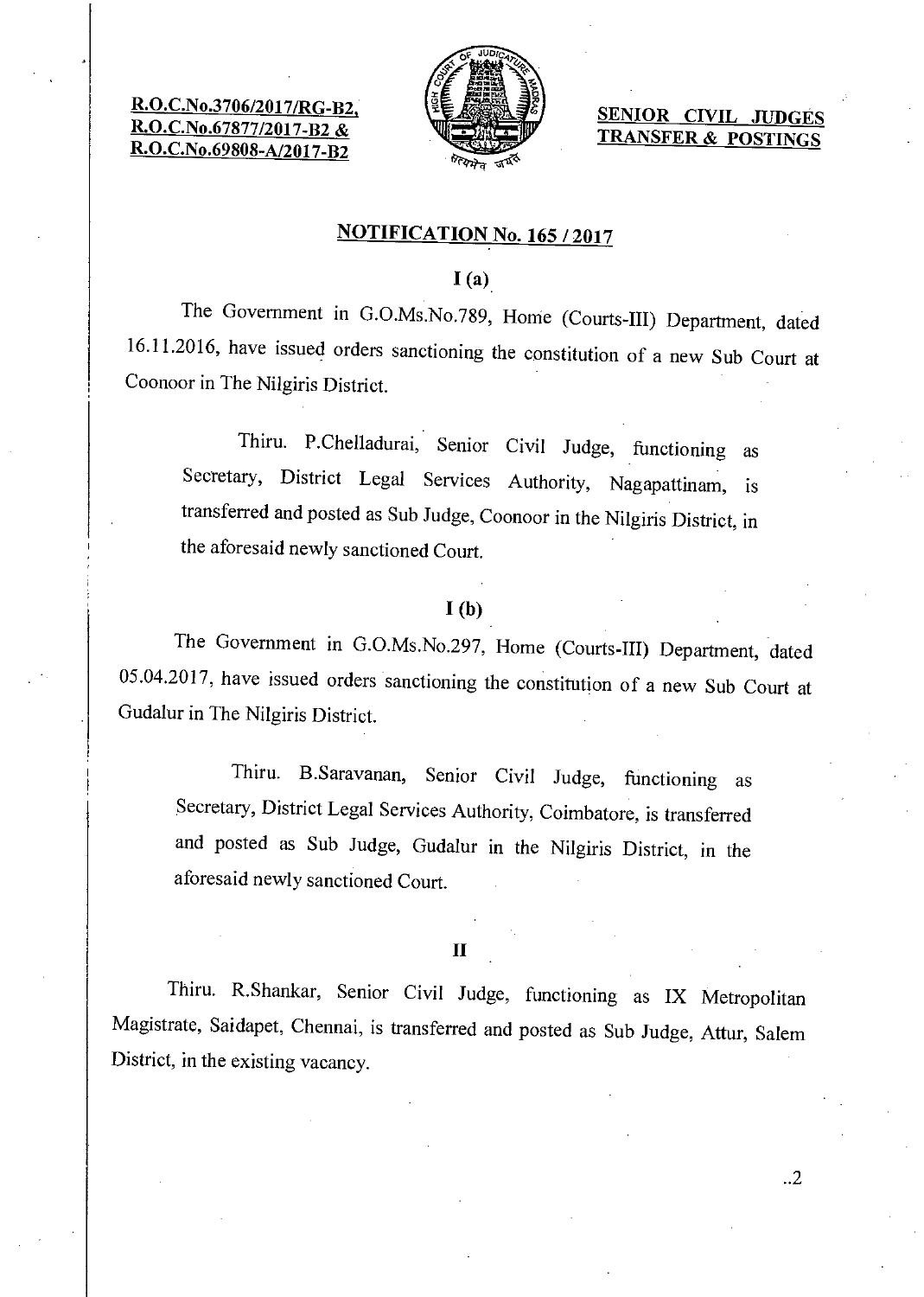Thiru. K.Ravi, Senior Civil Judge, functioning as Principal Sub Judge, Villupuram, is transferred and posted as Secretary, District Legal Services Authority, Nagapattinam, vice Thiru. P.Chelladurai transferred.

Thiru. G.Radhakrishnan, Senior Civil Judge, functioning as XXI Metropolitan Magistrate, Egmore, Chennai, is transferred and posted as I Additional Sub Judge, Salem, vice Tmt. R.Nandhini Devi transferred.

Thiru. M.Sivaprakasam, Senior Civil Judge, functioning as Judicial Officer/Chairman, Taxation Appeals Tribunal, Corporation of Tiruchirappalli, Tiruchirappalli, is transferred and posted as III Additional Sub Judge, Tiruchirappalli, in the existing vacancy.

# HIGH COURT, MADRAS.

DATED: 22.09.2017. REGISTRAR GENERAL (i/c)  $22 - 9.1$ 

## To:

- 1. The Officers Concerned.
- 2. The Offices of the Officers Concerned.
- 3. Tmt. R.Nandhini Devi, I Additional Sub Judge, Salem.
- 4. The I Additional Sub Judge, Salem.
- 5. The Sub Judge, Attur, Salem District.
- 6. The III Additional Sub Judge, Tiruchirappalli.
- 7. The District Judge cum Chief Judicial Magistrate, The Nilgiris @ Uthagamandalam.
- 8. The Principal District Judges/ District Judges, Salem / Villupuram / Nagapattinam / Coimbatore / Tiruchirappalli.
- 9. The Commissioner, Corporation of Tiruchirappalli, Tiruchirappalli.
- 10. The Chief Metropolitan Magistrate, Egmore, Chennai.
- 11.The Senior Accounts Officer (GAD-IV), Office of the Principal Accountant General (A&E), Chennai-18.
- 12.The Pay and Accounts, High Court Buildings, High Court, Madras.
- 13 .The Treasury Officers, District Treasury, Uthagamandalam / Salem / Villupuram / Nagapattinam / Tiruchirappalli / Coimbatore.

..3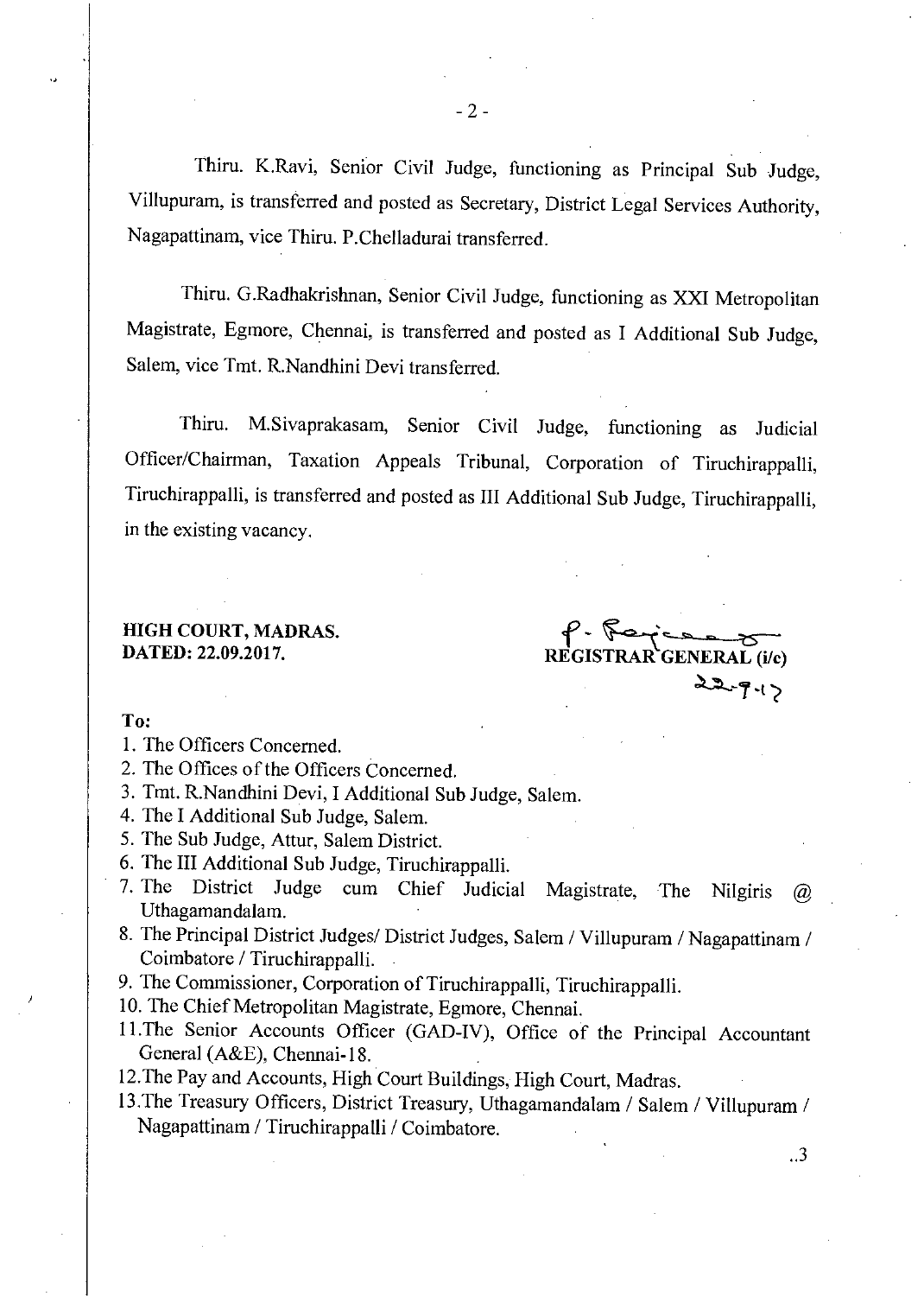## Copy to:

- 1. The Chief Secretary to Government, Secretariat, Chennai-9.
- 2. The Secretary to Government, Home / Public / Labour and Employment / Revenue / Law/ Commercial Taxes Department, Secretariat,Chennai-9.
- 3. The Secretary to the Hon'ble Governor, Raj Bhavan, Chennai-22.
- 4. The Secretary to the Hon'ble Chief Minister, Secretariat, Chennai-9.
- 5. The Registrar (IT-cum-Statistics), High Court, Madras.
- 6. The Director, Tamil Nadu Mediation and Conciliation Centre, High Court, Madras.
- 7. The Registrar (Judicial), High Court, Madras.
- 8. The Registrar (Vigilance), High Court, Madras (12 copies).
- 9. The Registrar (Management), High Court, Madras.
- 10.The Registrar (Special Cell), High Court, Madras.
- 11.The Registrar-cum-Private Secretary to the Hon'ble The Chief Justice, High Court, Madras.
- 12.The Registrar (District Judiciary), High Court, Madras.
- 13.The Additional Registrar -I (Vigilance), High Court, Madras.
- 14.The Registrar (Administration), High Court, Madras.
- 15.The Registrar-cum-Special Officer (Liaisoning), High Court, Madras.
- 16.The Registrar (Recruitment), High Court, Madras.
- 17.The Official Assignee, High Court, Madras.
- 18.The Additional Registrar General, Madurai Bench of Madras High Court, Madurai.
- 19.The Additional Registrar-II (Vigilance), Madurai Bench of Madras High Court, Madurai.
- 20.The Registrar (Judicial), Madurai Bench of Madras High Court, Madurai.
- 21 The Registrar (Administration), Madurai Bench of Madras High Court, Madurai.
- 22.The Additional Registrar (IT & Statistics), Madurai Bench of Madras High Court, Madurai.
- 23.The Director, Tamil Nadu State Judicial Academy, No.30 (95), P.S.K.R.Salai (Greenways Road), R.A.Puram, Chennai-28.
- 24.The Member Secretary, Tamil Nadu State Legal Services Authority, Chennai.
- 25.The Secretary, Tamil Nadu Judicial Officers Association, Chennai.
- 26.The Deputy Director, Regional Centre of Judicial Academy, No.251, Scheme Road, Race Course, Coimbatore —641 018.
- 27.The Deputy Director, Regional Centre of Tamil Nadu State Judicial Academy, Alagar Koil Road, K.Pudur, Madurai-625 002.
- 28.The Chief Accounts Officer, High Court, Madras.
- 29.The Assistant Registrar, Admn.II / Admn.III / Admn.IV / Per.Admn. / A.S. / Rules / Computer / Pondicherry, High Court, Madras.
- 30. The Section Officer, 'C' / Computer / 'Cl' / 'D' / 'F' / 'G' / Budget / 'B5' / B7 / 'J' / Library / Stationery Sections / Legal Cell / Server Room, High Court, Madras.
- 31.The Technical Director, NIC, High Court, Madras.
- 32.The Record Keeper, A.D. Records, High Court, Madras.

+ Spare 5.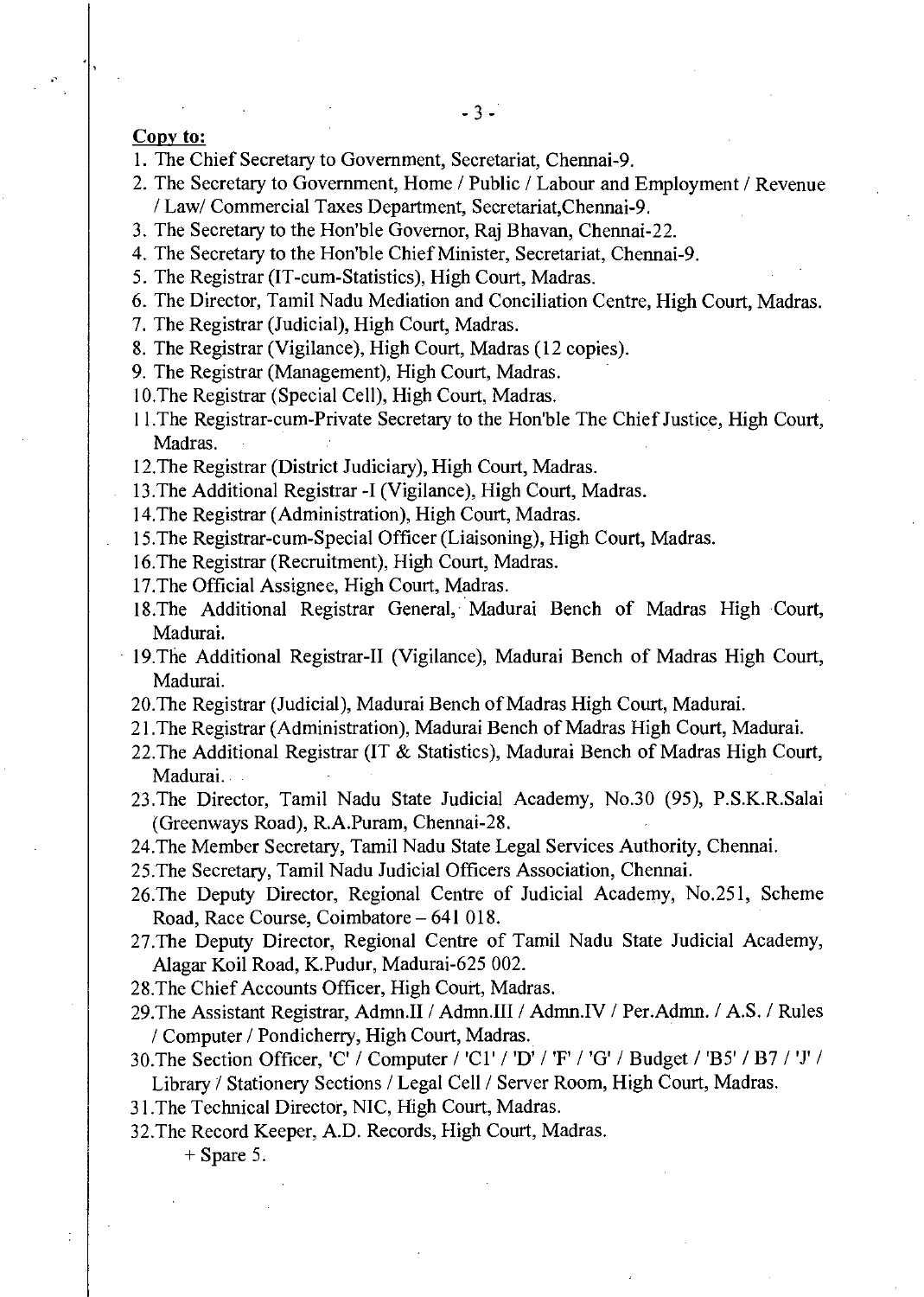## R.O.C.No.3706/2017/RG-B2, R.O.C.No.67877/2017-B2& R.O.C.No.69808-A/2017-B2



#### OFFICIAL MEMORANDUM

Sub: Courts and Judges — Senior Civil Judges — Transfer and postings - Notification issued - Joining instructions - Issued.

Ref: High Court's Notification No.165 / 2017, dated: 22.09.2017

Thiru. P.Chelladurai, Senior Civil Judge, functioning as Secretary, District Legal Services Authority, Nagapattinam, who has been transferred and posted as Sub Judge, Coonoor in the Nilgiris District in the newly sanctioned Court, vide High Court's Notification cited above, on rejoining duty after completion of medical leave, is required to hand over charge of his present post to the Additional Sub Judge, Mayiladuthurai, and the post of Chief Judicial Magistrate, Nagapattinam which he is now holding as full additional charge to the Principal Sub Judge, Mayiladuthurai, immediately and assume charge of his new post on 27.09.2017 F.N.

As the inauguration of the Sub Court at Coonoor in the Nilgiris District, is scheduled to be held on 27.09.2017 F.N., Thiru. P.Chelladurai, is required to report to the District Judge-cum-Chief Judicial Magistrate, The Nilgiris, on 26.09.2017, in connection with the inauguration of the said newly sanctioned Court.

The Additional Sub Judge, Mayiladuthurai, is required to hold full additional charge of the post of Secretary, District Legal Services Authority, Nagapattinam, until further orders.

The Principal Sub Judge, Mayiladuthurai, is required to hold full additional charge of the post of Chief Judicial Magistrate, Nagapattinam, until further orders.

..2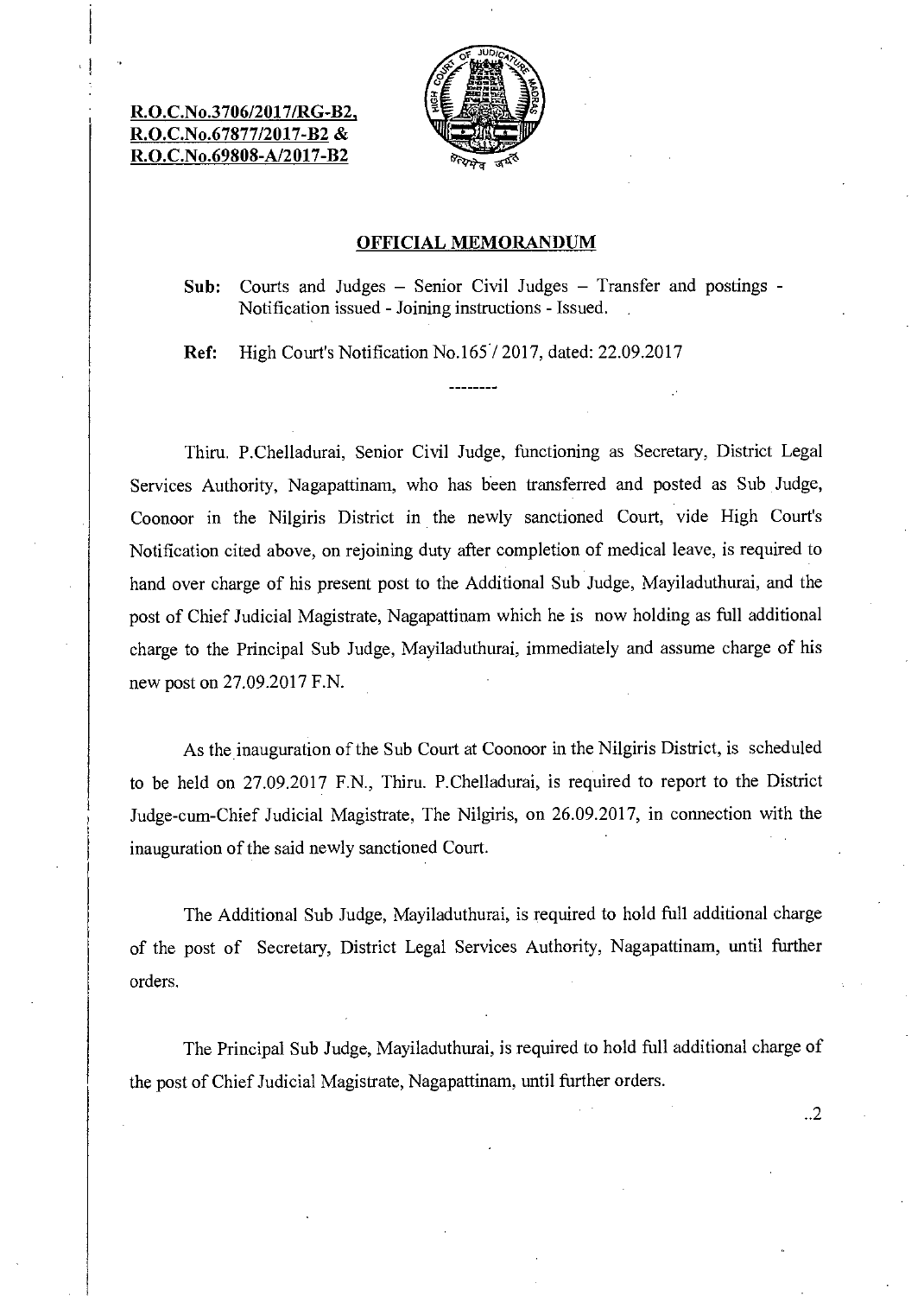Thiru. B.Saravanan, Senior Civil Judge, functioning as Secretary, District Legal Services Authority, Coimbatore, who has been transferred and posted as Sub Judge, Gudalur in the Nilgiris District in the newly sanctioned Court, vide High Court's Notification cited above, is required to hand over charge of his present post to the Chief Judicial Magistrate, Coimbatore, immediately and assume charge of his new post on 28.09.2017 F.N.

As the inauguration of the Sub Court at Gudalur in the Nilgiris District, is scheduled to be held on 28.09.2017 F.N., Thiru. B.Saravanan, is required to report to the District Judgecum-Chief Judicial Magistrate, The Nilgiris, on 27.09.2017, in connection with the inauguration of the said newly sanctioned Court.

The Chief Judicial Magistrate, Coimbatore is required to hold full additional charge of the post of Secretary, District Legal Services Authority, Coimbatore, until further order.

Thiru. R. Shankar, Senior Civil Judge, functioning as IX Metropolitan Magistrate, Saidapet, Chennai, who has been transferred and posted as Sub Judge, Attur, Salem District, vide High Court's Notification cited above, is required to hand over charge of his present post to any one of the nearest Metropolitan Magistrates, Saidapet, Chennai, immediately, and take charge of his new post, within the joining time prescribed under relevant Rules.

Thiru. K.Ravi, Senior Civil Judge, functioning as Principal Sub Judge, Villupuram, who has been transferred and posted as Secretary, District Legal Services Authority, Nagapattinam, vide High Court's Notification cited above, is required to hand over charge of his present post to the II Additional Sub Judge, Villupuram, and the post of Chief Judicial Magistrate, Villupuram and Special Judge, Special Court for trial of cases under Prevention of Corruption Act, Villupuram which he is now holding as full additional charge, to the I Additional Sub Judge, Villupuram, immediately and take charge of his new post and the post of Chief Judicial Magistrate, Nagapattinam, within the joining time prescribed under relevant Rules.

After taking charge of the post of Secretary, District Legal Services Authority, Nagapattinam, Thiru K.Ravi, is required to hold full additional charge of the post of Chief Judicial Magistrate, Nagapattinam, until further orders.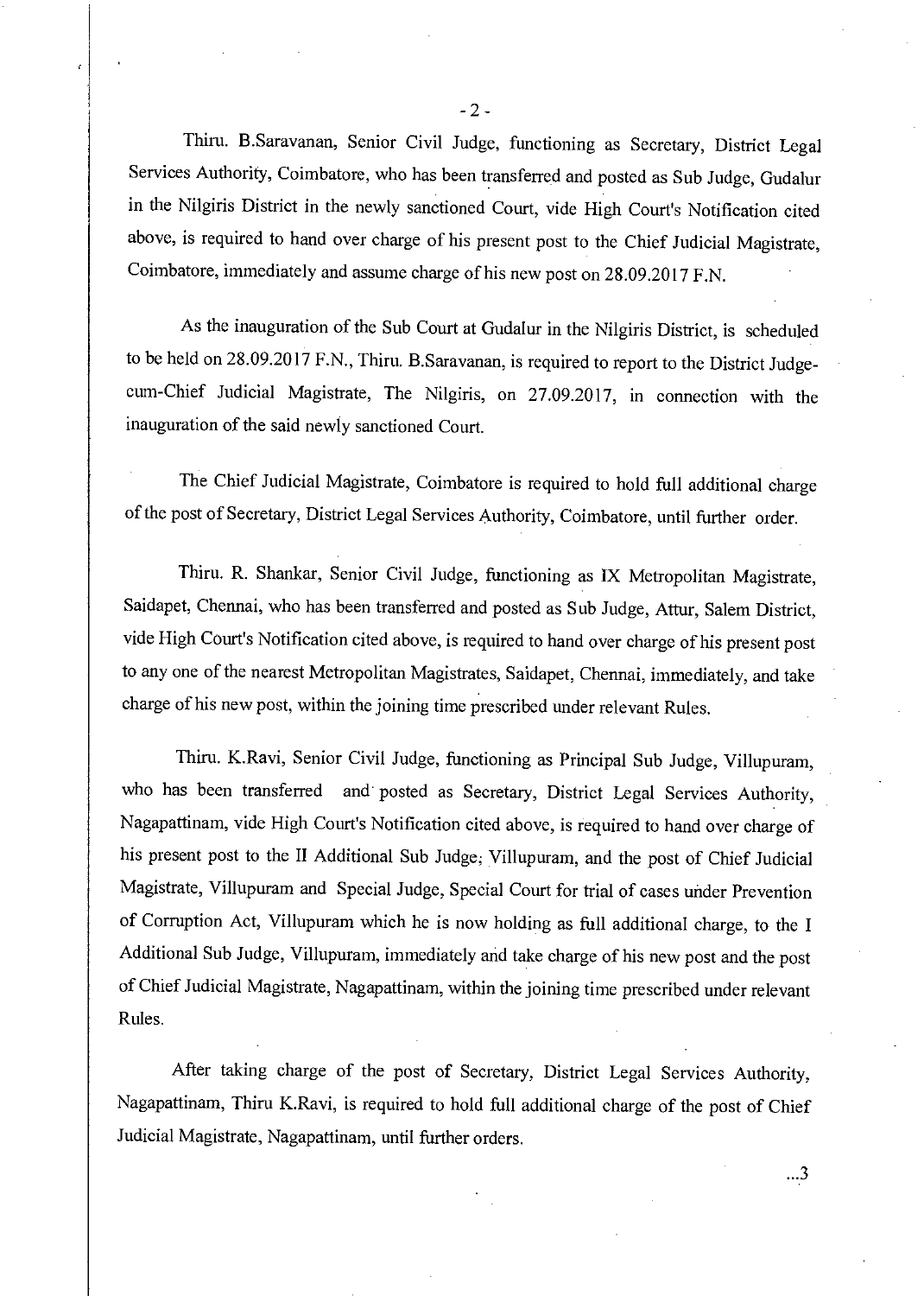The II Additional Sub Judge, Villupuram, is required to hold full additional charge of the post of Principal Sub Judge, Villupuram, until further orders.

The I Additional Sub Judge, Villupuram, is required to hold full additional charge of the post of Chief Judicial Magistrate, Villupuram, and also the post of Special Judge, Special Court for trial of cases under Prevention of Corruption Act, Villupuram, until further orders.

Thiru. G.Radhakrishnan, Senior Civil Judge, functioning as XXI Metropolitan Magistrate, Egmore, Chennai, who has been transferred and posted as I Additional Sub Judge, Salem, vide High Court's Notification cited above, is required to hand over charge of his present post to any one of the nearest Metropolitan Magistrates, Egmore, Chennai, immediately, and take charge of his new post from Tmt. R.Nandhini Devi, I Additional Sub Judge, Salem, within the joining time prescribed under relevant Rules.

On relief, Tmt. R.Nandhini Devi, who has been transferred in the High Court's Notification cited above, but not given posting therein, is required to await posting orders. She is informed that necessary notification regarding her posting and joining instructions will be issued to her later i.e. after obtaining orders of the Government regarding her new posting as Judicial Officer/Chairman, Taxation Appeals Tribunal, Corporation of Coimbatore, Coimbatore, in the existing vacancy.

Thiru. M.Sivaprakasam, Senior Civil Judge, functioning as Judicial Officer/Chairman, Taxation Appeals Tribunal, Corporation of Tiruchirappalli, Tiruchirappalli, who has been transferred and posted as III Additional Sub Judge, Tiruchirappalli, vide High Court's Notification cited above, is required to hand over charge of his present post to the Commissioner, Corporation of Tiruchirappalli, Tiruchirappalli, immediately, and take charge of his new post, within the joining time prescribed under relevant Rules.

 $...4$